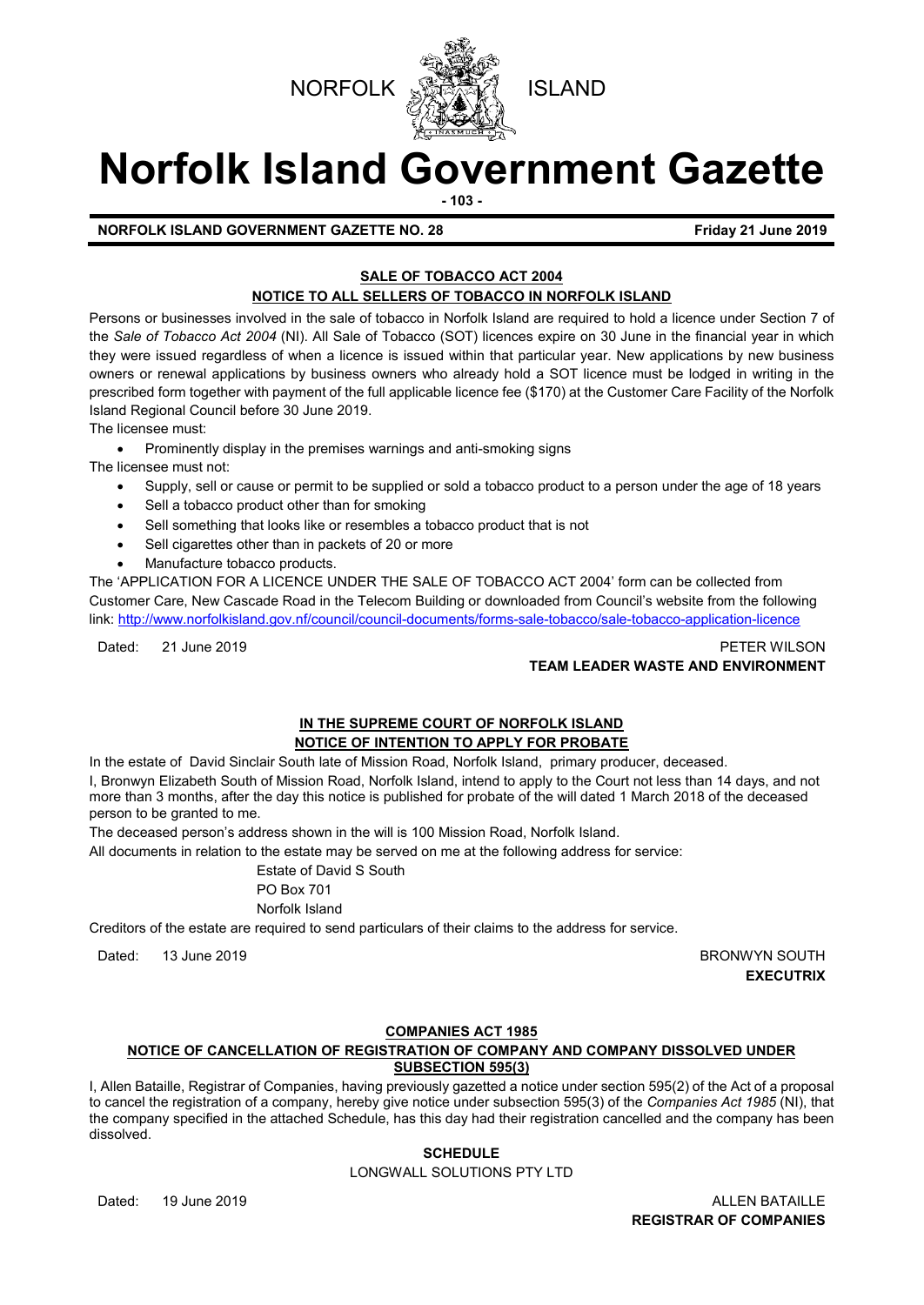#### **NORFOLK ISLAND GOVERNMENT GAZETTE NO. 28 Friday 21 June 2019**

#### **ELECTRICITY SUPPLY ACT 1985 NOTICE TO CONSUMERS**

#### PLEASE NOTE THAT:

- 1. Under subsection 9(1) of the *Electricity Supply Act 1985* (NI), authorised officers will be entering lands island wide in Norfolk Island on 24 June 2019 through to 28 June 2019, between the hours of 8am and 5pm for the purpose of reading electricity meters.
- 2. All dogs on lands at the above mentioned times, should be securely tethered or housed to allow the authorised officers to carry out their duty in safety.
- 3. Failure to securely tether or house a dog will result in an electricity meter not being read.
- 4. If an electricity meter on any land is not read as a result of a dog not being securely tethered or housed the electricity supply to that land may be assessed.

Persistent failure to comply with the request to restrain dogs at the times when the meters are read. may cause a disconnection of the service.

#### Dated: 13 June 2019 JOHN CHRISTIAN **TEAM LEADER ELECTRICITY**

# **PLANNING ACT 2002 (NI) – SUBSECTION 43(1) NOTICE DEVELOPMENT APPLICATION**

## **1. Development Application No.: DA.BA 14/2019**

| Applicant:            | G J Evans and D H Evans                                       |
|-----------------------|---------------------------------------------------------------|
|                       | PO Box 478, NORFOLK ISLAND                                    |
| Location:             | Lot: 69 Sec: 3 Por: 57d4 158c Collins Head Road               |
| Proposed Development: | Residence - Dual Occupancy: Construct one additional dwelling |
| Zone:                 | Rural                                                         |
| Category:             | Permissible (with consent)                                    |

#### **Public Exhibition**

This Development Application may be inspected, during business hours, at the Planning Office at the Norfolk Island Regional Council, New Military Barracks, Kingston.

#### **Submission**

Any person may, during the period between Monday 24 June 2019 and Monday 8 July 2019, make written submissions to the General Manager about this Development Application. All submissions must state the relevant Development Application number. All submissions must be signed by at least one person making the submission. If a submission objects to the proposed development, the grounds for objections must be specified in the submission.

#### **Reviewable decisions**

Decisions made on Development Applications under the *Planning Act 2002* (NI) are reviewable decisions within the meaning of subsection 78(1) of the Act.

Dated: 19 June 2019 JODIE BROWN **SENIOR STRATEGIC PLANNER**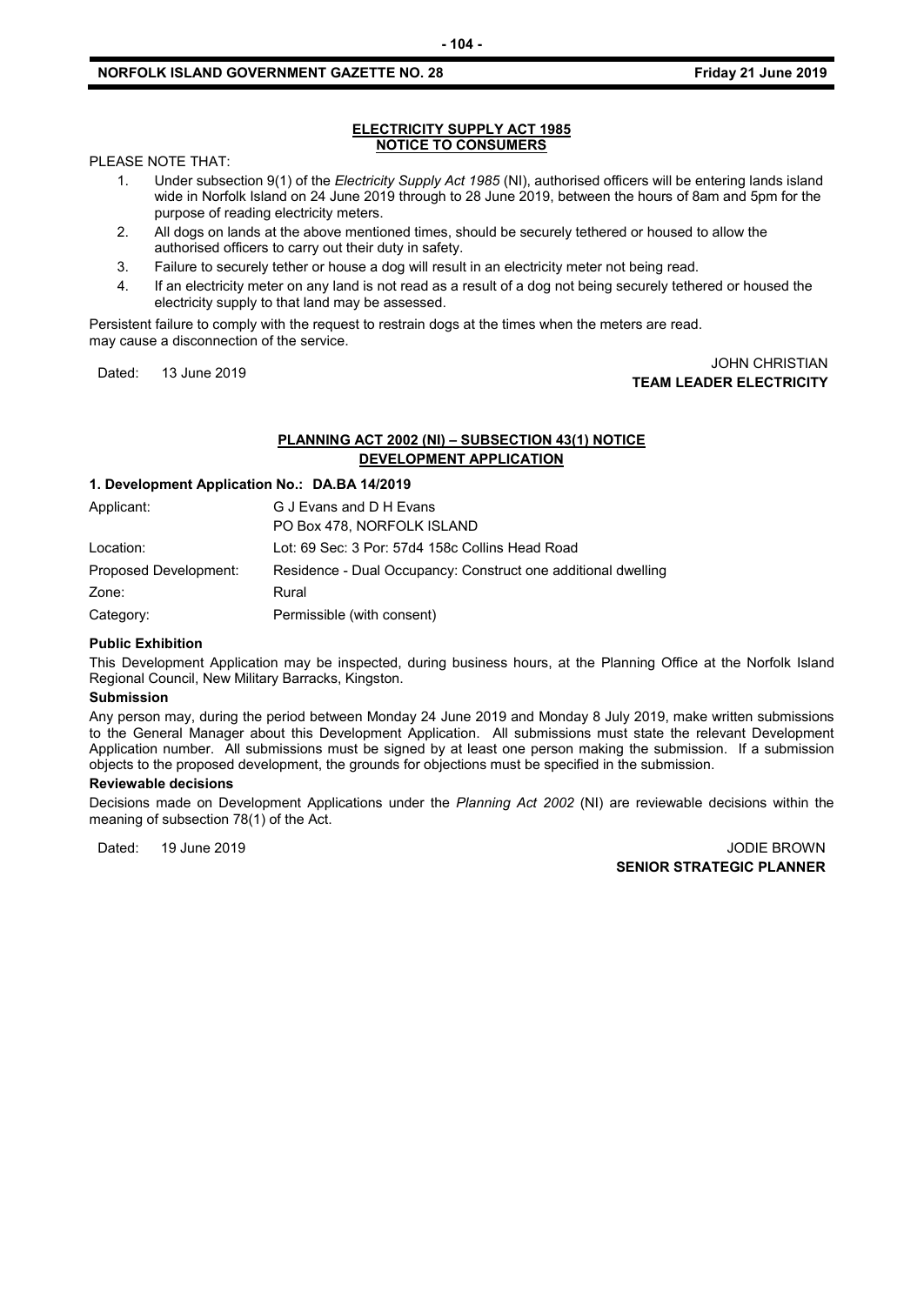#### **NORFOLK ISLAND GOVERNMENT GAZETTE NO. 28 FRIDAY 10 ASSESSMENT GAZETTE NO. 28 FRIDAY 21 June 2019**

### **PROVISION OF LEGAL SUPPORT TO THE DEPUTY CURATOR DECEASED ESTATES REQUEST FOR QUOTE 12/19**

Council is seeking quotes from suitably qualified persons to provide legal support to the Deputy Curator of Deceased Estates under the *Administration and Probate Act 2006* (NI) for the 2019-2020 financial year. Services include the:

- management of a case load of complex estates and trusts within the context of the appropriate legislation, common law and relevant applicable court procedures rules
- provision of expert and technical legal professional advice to the Deputy Curator and a range of relevant persons including beneficiaries on estates and trusts
- provision of timely prudent advice regarding the involvement (if any) of the Deputy Curator in any court proceedings relevant to any deceased estate relating to Norfolk Island
- assisting of the Deputy Curator to identify real and personal property automatically vested in the Deputy Curator upon the death of any person until probate or letters of administration are granted by a Court to anyone else in respect of such vested property
- undertaking of appropriate prudent recovery, management and disbursement / distribution of trust funds and estate trust assets according to law
- proper preparation and lodging documents and/or causing to be prepared and lodged with any relevant Federal/State/Territory agency as well as with any overseas jurisdictions relevant to the payment by deceased estates of applicable statutory taxes, levies, duties and proven debts
- provision of reports and financial accounts to the Deputy Curator as well as to the relevant beneficiaries and creditors of deceased estates under the administration of the Curator
- consideration, in a timely manner, whether any election should be filed by the Deputy Curator in any deceased estate in relevant or appropriate circumstances according to law
- compliance with all requirements of applicable laws as well as with all directions of the Supreme Court of Norfolk Island (and/or any other competent Court having jurisdiction) in regard to the administration of any deceased estates by the office of the Deputy Curator
- keeping of all appropriate files and records relevant to each deceased estate and as may be necessary
- rendering of lawful invoices and disbursement requests to the Deputy Curator in regard to deceased estate trust accounts and funds as well as regarding estate expenses and disbursements properly lawfully incurred from time to time
- such undertaking of further or other duties as may from time to time be directed or required by the Deputy **Curator**

Applications should address the following criteria:

- Australian Legal practitioner qualifications including but not limited to registration or current entitlement to registration or to practice as a legal practitioner of Norfolk Island under the *Legal Profession Act 1993* (NI).
- Relevant professional experience including as to administration / management of deceased estates and management of trust accounts
- Current legal professional indemnity and other relevant insurance policies
- Availability to provide services for the 12-month period mid July 2019 30 June 2020.
- Quotation for reasonable Hourly rate for the provision of legal professional services
- Disclosure of any current or foreseeable conflicts of interest.

Responses with quotations can be emailed to [regionalcouncil@nirc.gov.nf,](mailto:regionalcouncil@nirc.gov.nf) Attention: Deputy Curator or mailed to Deputy Curator of Deceased Estates, PO Box 95, Norfolk Island 2899.

Applications close at 4:00pm (Norfolk Island time) on Friday 5 July 2019.

Further information can be obtained from the Deputy Curator of Deceased Estates, Leanne Webb on (+6723) 22001 ext. 144.

Dated: 18 June 2019 LEANNE WEBB **DEPUTY CURATOR DECEASED ESTATES**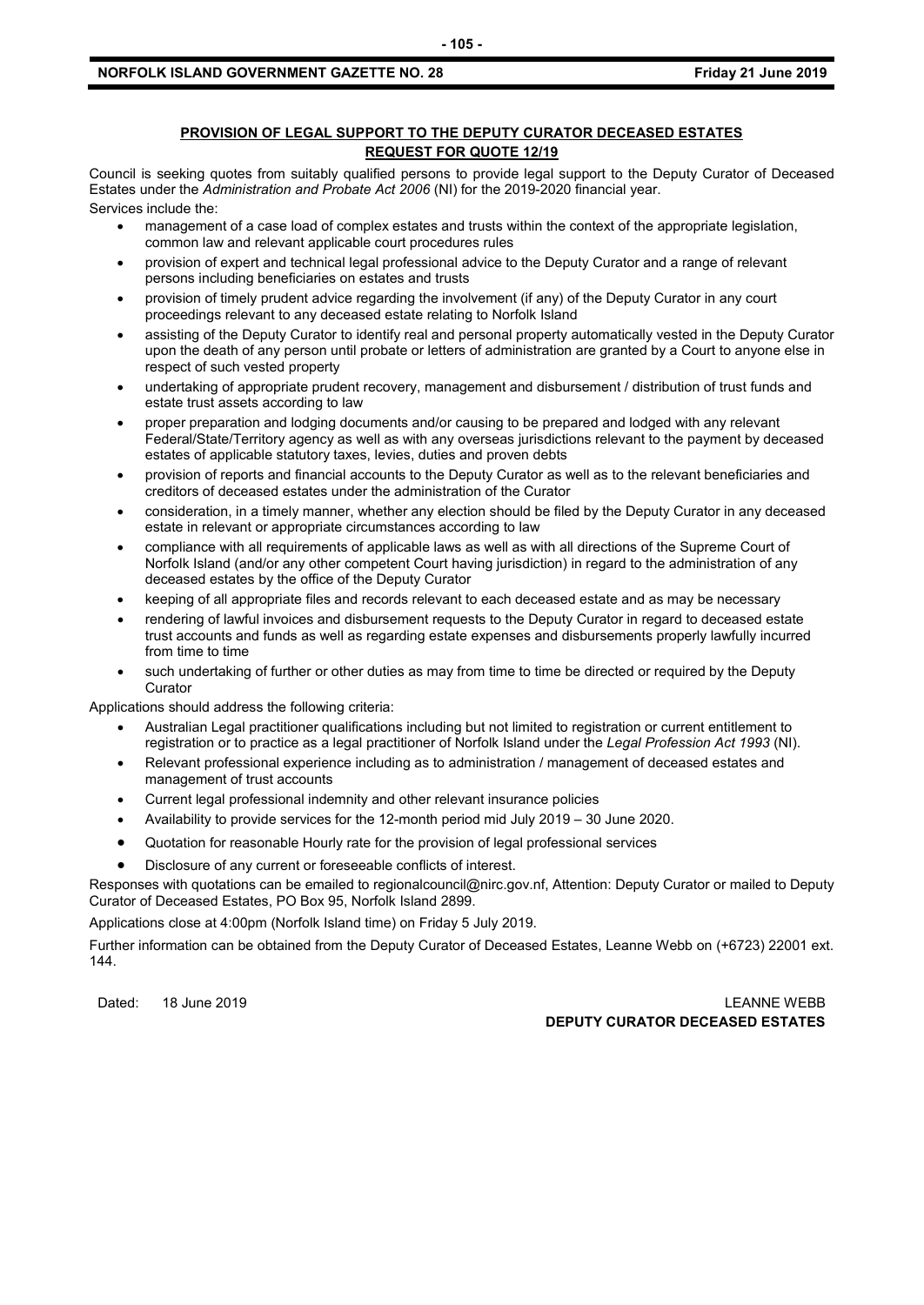#### **NORFOLK ISLAND GOVERNMENT GAZETTE NO. 28 FRIDAY 10 100 2019 Friday 21 June 2019**

#### **ENERGY ECONOMIST CONSULTANT REQUEST FOR QUOTE 13/19**

The Norfolk Island Regional Council is seeking **quotes** from an Energy Economist to determine and document the financial impacts of engineering solutions designed to increase the renewable energy contribution to the Norfolk Island electricity supply.

The project will include an analysis of the following key areas: Solar PV yield of the proposed centralised solar PV system, optimal size of BESS system's capacity, energy configuration, and potential operating modes, operational profile of diesel plant within the new hybrid system, and quantification of expected diesel fuel cost savings, analysis of tariff structure, and the impact of third-party funding possibilities.

Additional information relating to quote guidelines and scope of work can be found on the Norfolk Island Regional Council websit[e www.norfolkisland.gov.nf/your-council/tenders-and-eoi.](http://www.norfolkisland.gov.nf/your-council/tenders-and-eoi)

Please note the following when responding:

| Quotes to be marked:   | Norfolk Island Energy Economist Consultant RFQ 13/19                                                                                                |
|------------------------|-----------------------------------------------------------------------------------------------------------------------------------------------------|
| Closing date:          | Monday 29 July 2019 at 11:00pm AEST                                                                                                                 |
| <b>Submissions:</b>    | Quotes can be placed in the Tenders Box in the Registry Office, Council Offices,<br>Kingston or submitted by email to regional council @nirc.gov.nf |
| <b>Contact Person:</b> | Alistair Innes-Walker<br>E: Alistair.innes-walker@nirc.gov.nf<br>P: 54002                                                                           |

Dated: 21 June 2019 BRUCE TAYLOR **GROUP MANAGER SERVICES**

### **NORFOLK ISLAND AIRPORT MASTER PLAN REQUEST FOR TENDER 11/19**

#### **Call for Tender**

The Norfolk Island Regional Council seeks to appoint a suitably qualified and experienced consultant who has demonstrated experience in the delivery of quality outcomes in Master Planning and the design of major regional airports with an understanding of the remoteness and uniqueness of Norfolk Island for an Airport Master Plan.

#### **Forms and Lodgement**

REGISTRATION: Documents can be downloaded from Council's tendering portal at [www.tenderlink.com/norfolk](http://www.tenderlink.com/norfolk) Documents are divided into two categories: "Tender Information" and "Returnables".

"Tender Information" refers to the documents and conditions that outline the requirements of the tender and associated contract.

"Returnables" refers to the documents that must be completed as outlined in the Instructions for Tender Submissions below.

**ENQUIRIES:** All enquiries relating to the proposed contract must be submitted in writing on the FORUM at www.tenderlink.com/norfolk/ via the tender notice.

**SUBMISSIONS:** Completed responses must be submitted via the electronic tender box (see option below). Respondents will receive a Successful Submission Receipt timed and dated upon completion. Should assistance be required please use the online manual on the portal under Support/Online Manuals/Making a Submission, or contact Tenderlink Customer Support on 1800-233-533 or if calling from Norfolk Island dial +61-1800-233-533.

Complete tenders (i.e. containing all completed schedules, documents, information and details required) shall be considered ONLY if received as specified below.

(a) Tender must be submitted electronically to the Electronic Tender box at www.tenderlink.com/norfolk before the deadline for the close of tender. The submission MUST BE COMPLETE as described in this Invitation to Tender,

(b) Alternately, a hard copy may be lodged into the Tender Box located at the address shown in the Invitation to Tender document. This hard copy must be enclosed in a sealed envelope or package.

**CLOSING DATE AND TIME:** Tenders close at 10:00 am AEST on 07 August 2019 and submissions must be fully received by this time. The Norfolk Island Regional Council is not bound to accept the lowest priced tender or all or any part of a tender and reserves the right to conduct the Request for Tender process and select the successful respondent(s) as it sees fit. The Norfolk Island Regional Council staff are unable to respond to verbal enquiries in relation to the proposal. Late, verbal or emailed proposals will not be accepted.

Dated: 21 June 2019 BRUCE TAYLOR **MANAGER GROUP SERVICES**